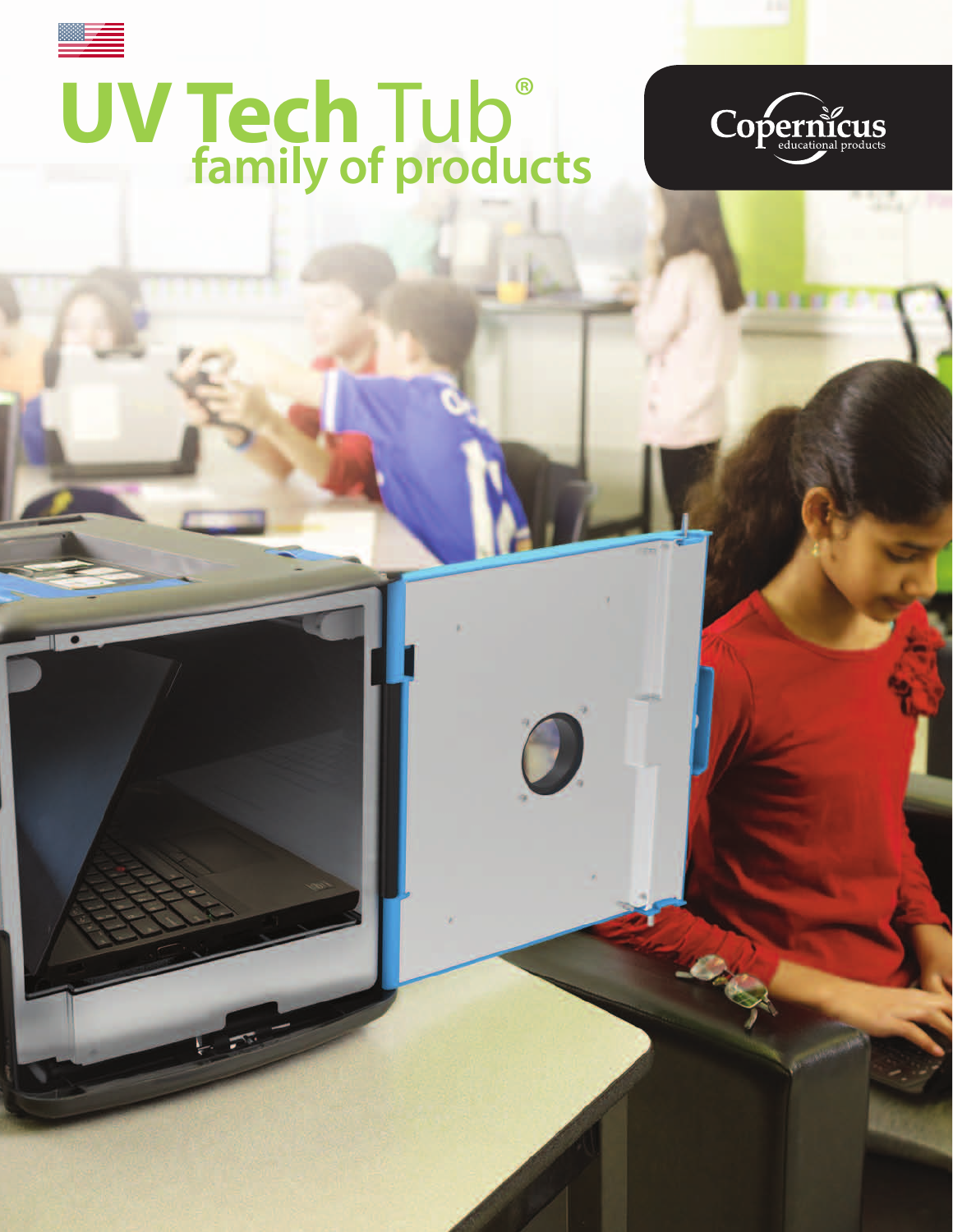## UV Tech Tub®

**Designed with safety, sanitizing effectiveness and ease of use as top priorities.**

The UV Tech Tub® is here to help with the necessary sanitizing of devices required to keep classrooms as germ-free as possible. In one minute, the UV Tech Tub sanitizes bacteria and viruses commonly found in schools. The large chamber can also sanitize Chromebook™ keyboards and screens (when open), VR headsets, headphones, robotics and other commonly used classroom items.



- Large chamber also fits VR headsets, headphones, robotics and other high-tech and low-tech classroom items
- Lights on the door indicate UVC sanitization status
- UVC bulbs have shatterproof sleeves to prevent glass and gases from escaping if a bulb is broken
- Bulbs emit UVC radiation at a wavelength of 254nm which is proven to be effective at eliminating bacteria, viruses and fungi
- Bulbs are arranged to provide complete 360 degrees of irradiance and the highly reflective polished aluminum chamber maximizes effectiveness of the UVC bulbs
- Small footprint and can clip onto existing Tech Tub<sup>2®</sup> Trolleys and Modular Carts

#### **Dimensions**

13"H x 12 1/2"W x 16 1/4"D Inside chamber measurements: 8 ½"H x 9 ½"W x 12 ¾"D

### UL/UL-C Certified\*\*\*

• Patented

**Warranty**

Lifetime on Tub components 1 year warranty on UV bulbs and electrical components

UV Tech Tub® sanitizes to a 99.99% kill in just one minute\*, reducing the risk of common hospital and classroom viruses and bacteria.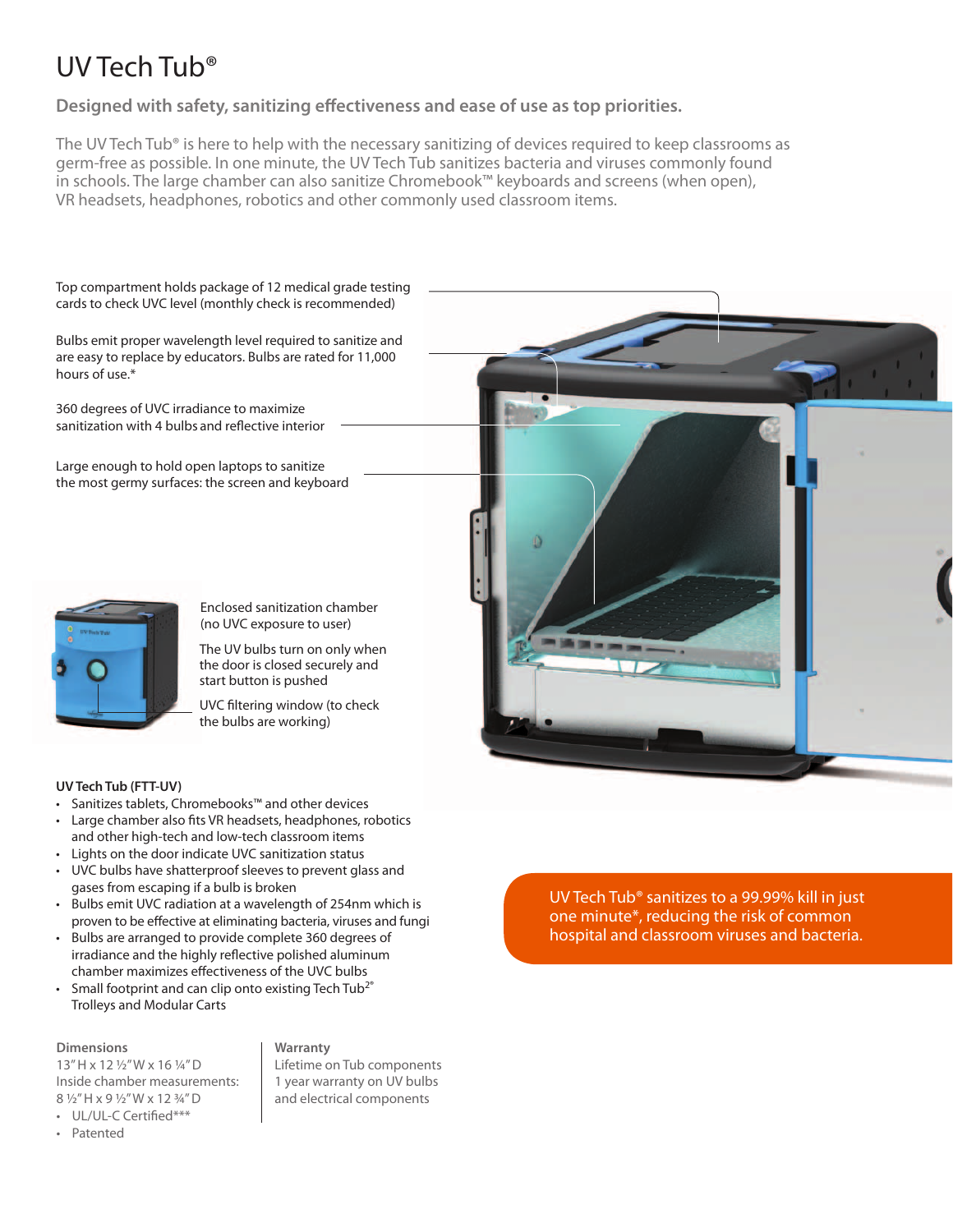## Tech Tub<sup>2®</sup> Trolleys with UV Tub

Trolleys are designed for devices on the move! Our popular Tech Tub2® Trolleys now include options which have a UV Tech Tub to create a complete device charging, storing and sanitizing solution.

#### **Features:**

#### **Tech Tub2 Trolley - holds 6 devices (FTT706-UV)**

- Holds 1 Tech Tub<sup>2</sup> (FTT700) and 1 UV Tech Tub (FTT-UV)
- • Adjustable handle
- Ideal for transporting small quantities of devices
- • Durable 3" casters

#### **Tech Tub2 Trolley - holds 10 devices (FTT2010-UV)**

• Same features as the FTT706, except the FTT700 is replaced with the Tech Tub2 FTT1100

Additional model with a 10-port USB hub that syncs and charges iPads® with USB "A" ports. Not compatible with any Apple products that require USB C port (SKU FTT2010-USB-UV)

**Dimensions**

FTT706-UV: 26 1/4" H x 15 3/4" W x 19 1/2" D (handle down) 35 3/4" H x 15 3/4" W x 19 1/2" D (handle up) FTT2010-UV: 36 3/4" H x 15 3/4" W x 19 1/2" D

#### **Warranty**

Lifetime on Tech Tub2 and Trolley components. UV Tech Tub: Lifetime on Tub components and 1 year warranty on UV bulbs and electrical components.



(FTT2010-UV)